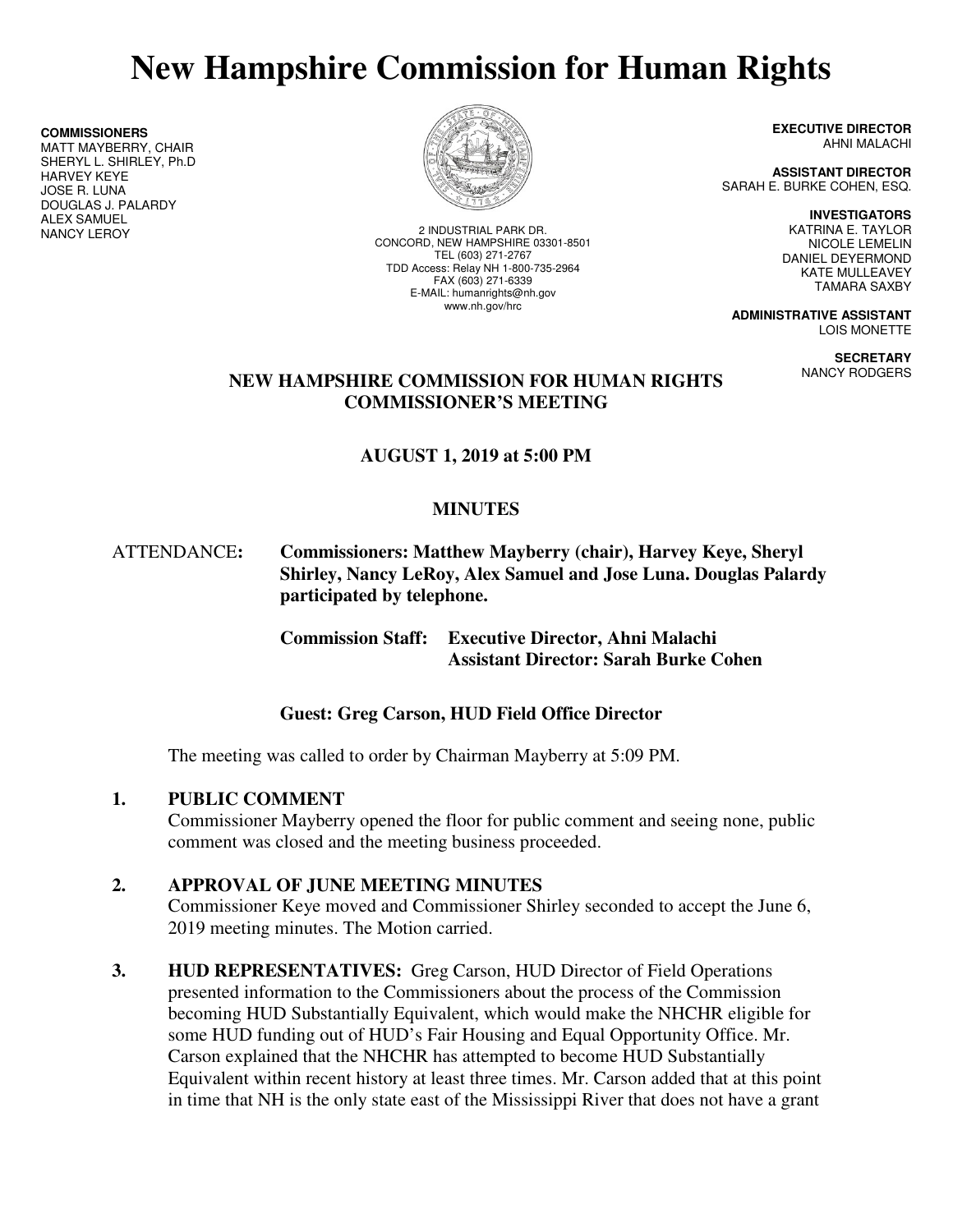from HUD to administer the Fair Housing Laws in a manner similar to the Work Share Agreement the Commission has with the EEOC. Mr. Carson and the Commissioners discussed the previous issues that the Commission had with becoming Substantially Equivalent, which include both statutory and administrative rule issues. Commissioner Shirley inquired about one of the sticking points being that the NHCHR needed a staff attorney to handle HUD cases. Mr. Carson said that was one of the issues and that there had been discussion of alternatives to having a staff attorney at the NHCHR such as working with the NH Department of Justice. Commissioner Luna asked if the NHCHR should review the statutes and rules relative to HUD Substantial Equivalence to determine if there are areas that are gray and may allow for easier processing. Mr. Carson said it is always a good idea to review the statutes, rules, policies and procedures to determine what can be accomplished. Mr. Carson went on to discuss HUD's Technical Assistance Program. This Program will assign a HUD staff member to provide Technical Assistant to the NHCHR and help walk the NHCHR through the application process. Mr. Carson added that there is significant motivation at HUD to get the NHCHR processed to substantial equivalence and eligible for HUD funding.

Commissioner Shirley moved and Commissioner LeRoy seconded for the Commissioners to affirmatively direct the Executive Director to start the application process for Substantial Equivalence with HUD. The Motion carried.

The Commissioners went on to discuss the timeline. There is a window to introduce legislation in October. Mr. Carson also discussed, prompted by questions from Commissioner Luna, that there is a financial impact of getting approved as Substantially Equivalent to NH to include the NHCHR being eligible for HUD grant money to investigate/prosecute cases, potentially additional conferences/trainings will be held in the state as some organizations won't hold events in NH due to the FH/EEO. It also allows the investigations to be local, which is beneficial for both parties involved.

Mr. Carson stated the processing of the application takes about 90 days in Washington DC. At this juncture, Mr. Carson will contact Susan Forward at HUD to let her know the NHCHR is interested in staring the application process. Once the process is started, a HUD staff member will be assigned to provide the NHCHR with technical assistance and help the NHCHR get to a point where HUD would certify substantial equivalency if certain items are completed i.e. statutory changes/administrative rule changes. Generally, the entire process will take 1 year from beginning to end to include statutory/rule changes. Commissioner Shirley explained that this would be a good time for this process as the NHCHR is currently going through rule making and potentially we could mnake some changes before the JLCAR process begun. Director Malachi will follow up with Mr. Carson to find out what is necessary for the process to begin. After his presentation, Mr. Carson departed.

#### **4. OFFICE UPDATES:**

*Banners/Posters:* Director Malachi showed the new NHCHR posters. The posters have been redesigned and modernized. The posters have also been updated to ensure that all protected classes named in the statute or on it. The posters will be available for printing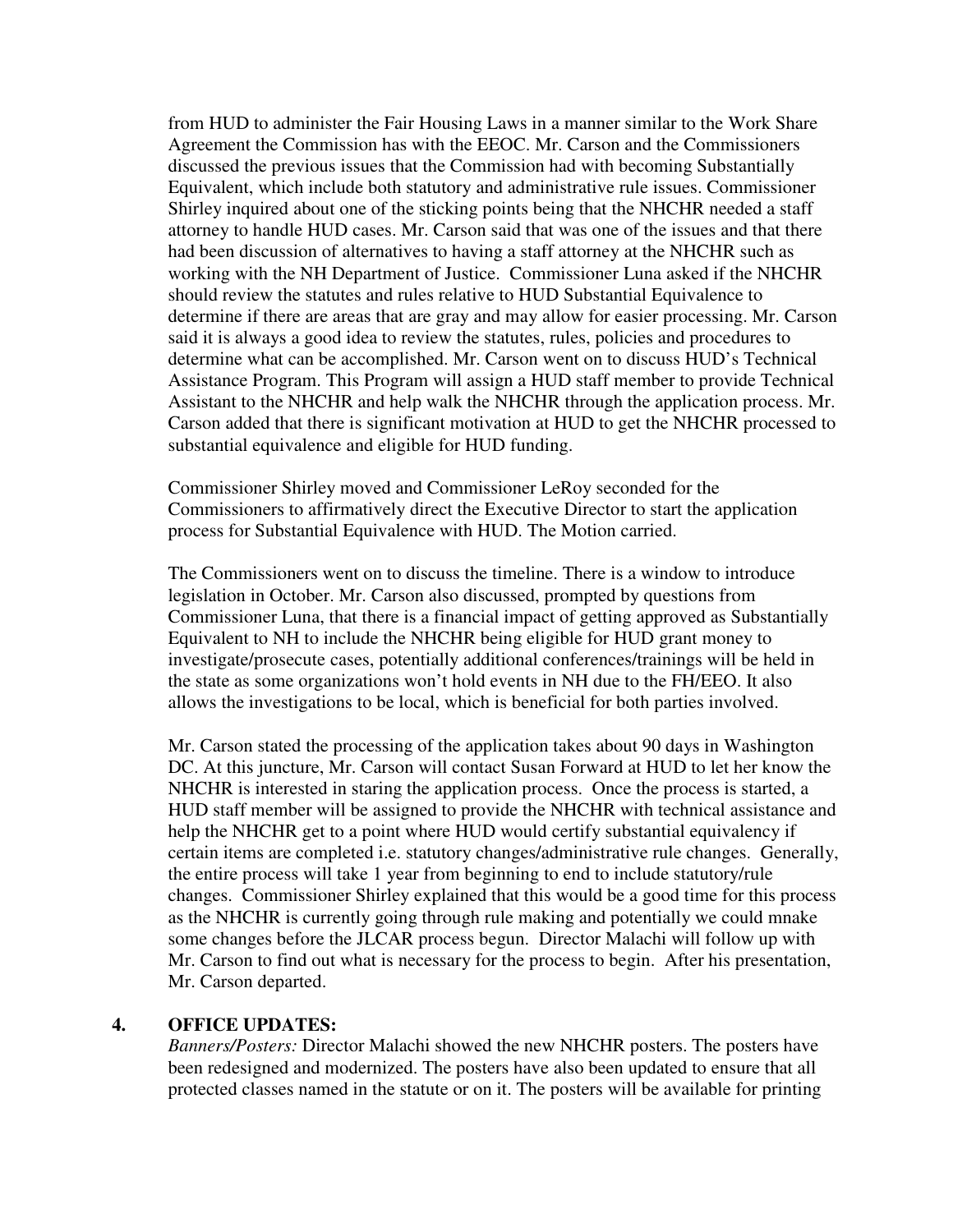online on the NHCHR's website. The posters are required to be posted by the statute. The Commissioners discussed the ramifications of not posting the posters. Director Malachi and Assistant Director Burke Cohen explained that the statute states that a violation/misdemeanor can be charged, but offer not mechanism for doing such. The Commissioners suggested the Director talk with other FEPAs to determine how they require posting, enforcement of such and any penalties for not adhering to the posting requirements. Before his departure, Mr. Carson stated that the Massachusetts Commission Against Discrimination offers the posters in a package together with all other employment related posters required by law. Director Malachi will look into the other FEPAs posting requirements, etc.

*Roll Banners*: Director Malachi sent around pictures of the roll banners as they had not arrived at the time of the meeting. She explained there banners will be used at trainings or similar activities at which the NHCHR would have a table.

*VISTA/GRANT*: Director Malachi discussed the grant received from the NH Charitable Foundation and that the Governor and Executive Council recently approved the NHCHR's acceptance of the grant. Director Malachi explained that she will be putting together the packet necessary to hire the VISTA. The VISTA will be charged with updating and putting together the NHCHR's training program over the next year.

*EEOC/NHCHR ENGAGEMENT*: Director Malachi discussed the workshops that the EEOC/NHCHR are collaborating on during the week of August 12-16. She invited Commissioners to attend as able. She requested Commissioners sign up on line. She stated the link is available on the Commission's website.

*African Caribbean/We Are One Fair*: Director Malachi stated this event is being held on August 17, 2019. A space will cost \$150.00, which the NHCHR has in its budget. However, at this juncture, it is unclear if it could be manned. The Commissioners also brought up other multi-cultural festivals being held throughout the state such as in Concord on September 22, 2019 and in Laconia. Director Malachi and Assistant Director Burke Cohen will follow up relative to these events to see if the NHCHR is able to obtain space.

*SB263*: Director Malachi explained that SB263 was signed into law by the Governor and will become effective on September 17, 2019. Director Malachi explained that the NHCHR is currently working to determine how the process for "Public Education" cases will work going forward and how it works in other New England states. Director Malachi also stated she is in the midst of scheduling a meeting with NHCHR (Director Malachi, Assistant Director Burke Cohen, and Commissioner Mayberry), AG MacDonald, a representative from the NH DOE, a representative from the Civil Rights Unit, and NH Judicial Branch. The goal of the meeting will be to discuss the impact of SB263 on all these agencies, the process, tracking and other logistics. Several Commissioners expressed interest in attending this meeting. Commissioner Mayberry and Director Malachi stated they would let the Commissioners know about the date and time of the meeting. They also asked that because the meeting will have a number of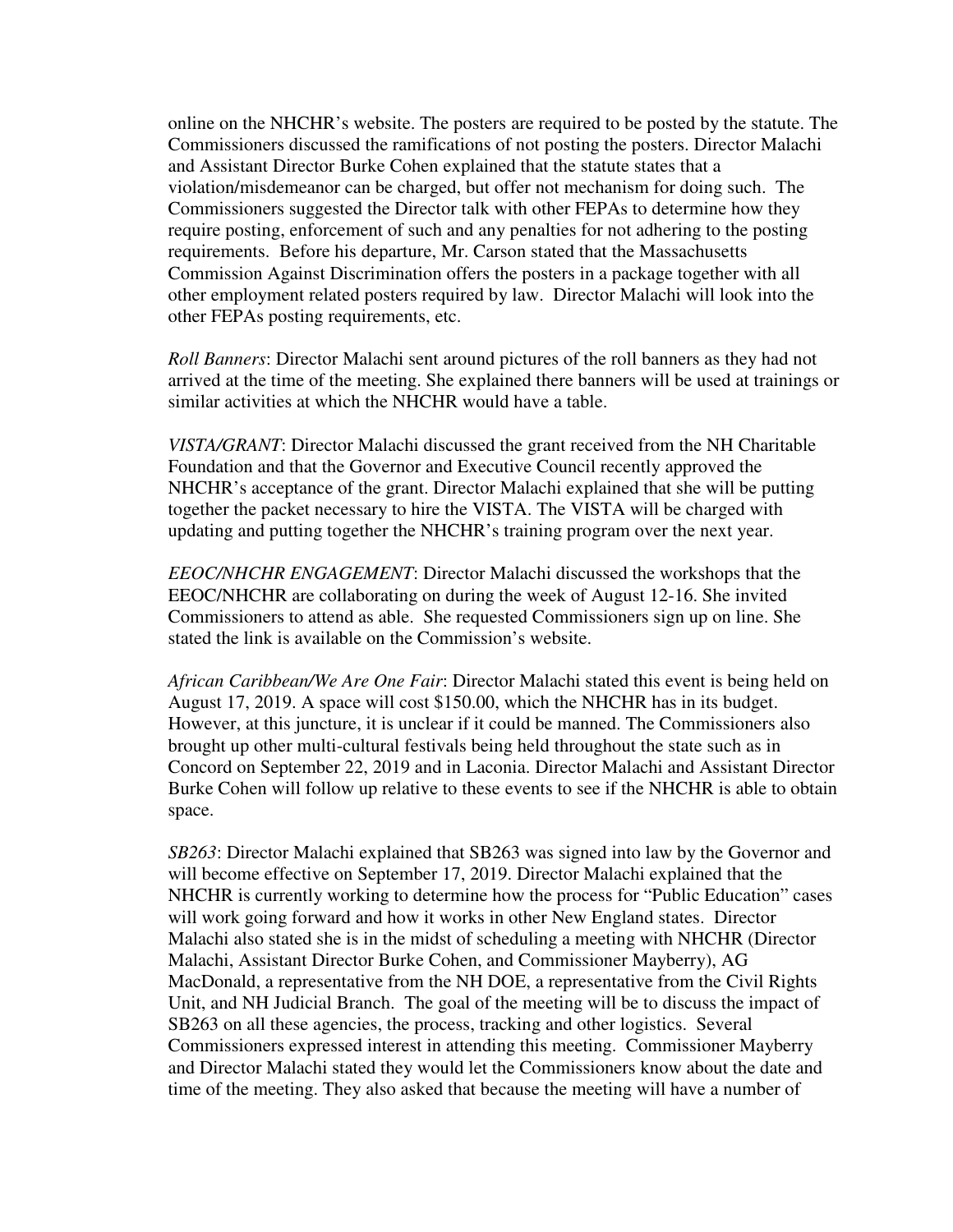attendees that the Commissioners director questions through Director Malachi. The Commissioners went on to discuss the idiosyncrasies of the newly passed legislation.

## **5. REVIEW OF INVESTIGATOR CASE LOAD:**

Assistant Director Burke Cohen informed the Commissioners that the EEOC Contract had been met. The Assistant Director and Director are planning a thank you luncheon for the investigators,

## **6. HEARING SCHEDULE UPDATE**

Assistant Director Burke Cohen discussed the hearing schedule and requested volunteers for October and November, which she received. Commissioner Mayberry requested that four hearing be scheduled per month as able to ensure cases continue to move forward.

## **7. HEARING PANEL TRAINING DISCUSSION:**

Tabled until next month.

## **8. HRC ADMINISTRATIVE RULE DISCUSSION:**

Commissioner Samuel discussed the current status of the Administrative Rules. He stated he is at current annotating the 100s and 300s and that upon completion these would be ready for submission. He said that the 200s will take a little longer and may require more discussion. The Commissioners determined that if the NHCHR were to become substantially equivalent that the rules relative to HUD cases would likely be betters as its own section given that it will require specific timelines, etc. Because the HUD rules will be separated, it will allow the NHCHR to move forward with the current rules to submission to the JLCAR.

Commissioner Luna moved and Commissioner Shirley seconded the acceptance of the NHCHR's drafted administrative rules enumerated in the 100s and 300s. The Motion carried.

# **9. OTHER BUSINESS:**

Commissioner Luna requested to discuss the happenings of the Governor's Advisory Council on Diversity and Inclusion ("GACDI"). Commissioner Luna stated that most recent meetings of the GACDI have been very productive. The GACDI has discussed bringing listening sessions to high school students in varied school districts to get further input from residents of NH. Commissioner Luna also stated that the GACDI has decided to establish a five member of the Executive Committee (i.e. Steering Committee), which will manage all issues before they are brought to full council. Commissioner Luna also explained that the GACDI is interested in doing more public education and will do this by working with Public Access TV. Commissioner Luna stated the GACDI wants to do a session or several on Public Access during which it answers questions and distribute information gathered during the GACDI listening sessions throughout NH. Commissioner Mayberry, Director Malachi and other Commissioners had concerns that the GACDI was attempting to do public education/public relations about the laws against discrimination, which is part of the objective of the NHCHR. The Commissioners and